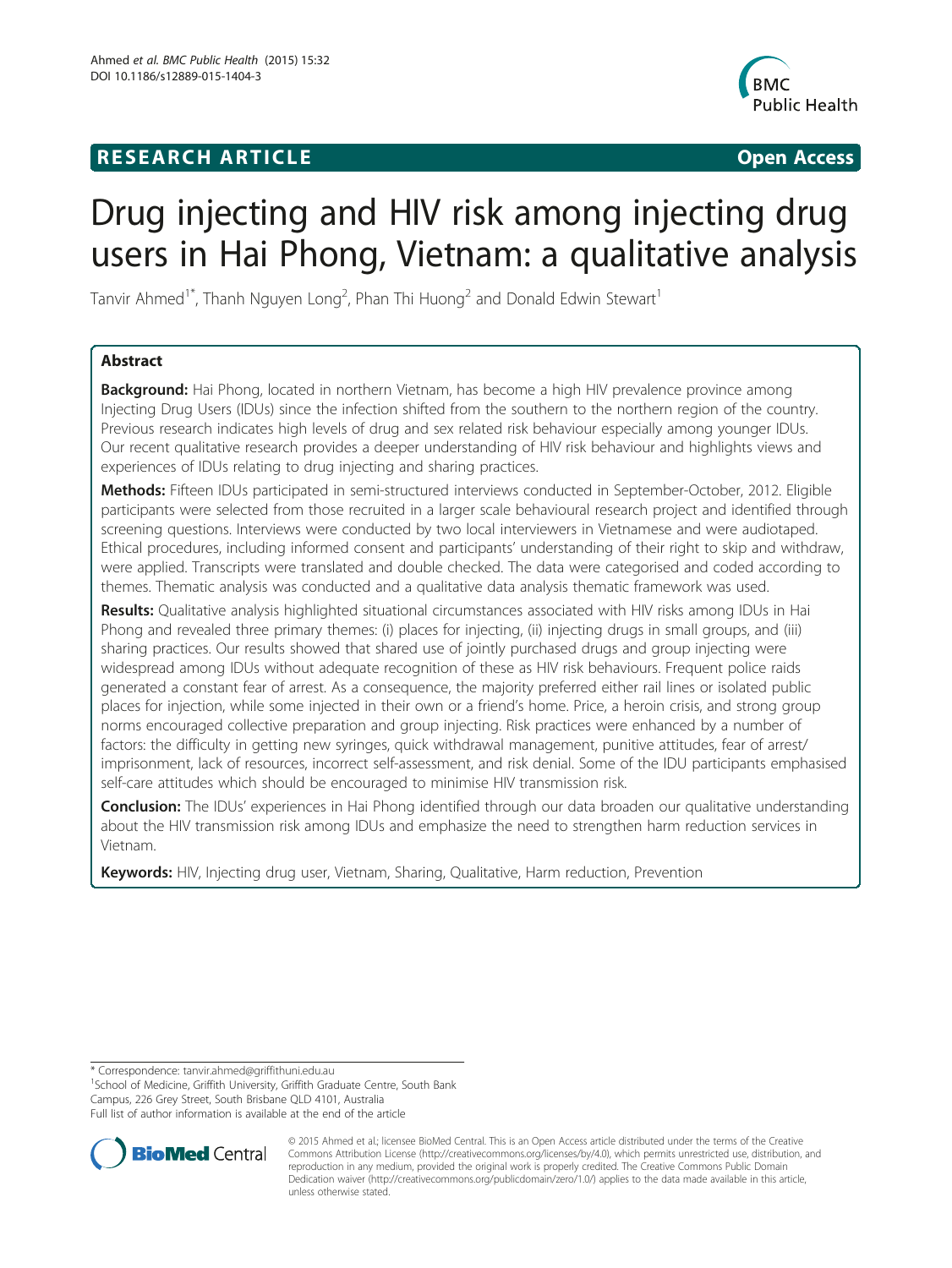#### Background

Globally, injecting drug use accounts for a high proportion of new HIV infections and continues to have a significant impact on national HIV epidemics amongst Injecting Drug Users (IDUs) [[1](#page-11-0)]. Some countries in East and Southeast Asia face a critical form of the drug use driven HIV epidemic [\[2](#page-11-0)]. Although the HIV epidemic in Vietnam is still in a 'concentrated' stage, there is substantial risk with an overall HIV prevalence of 20% reaching up to 50% in some places among IDUs [[3](#page-11-0)].

HIV testing in Vietnam started in 1988 and the first HIV infection was detected in 1990 [\[4](#page-11-0)]. Since then, the epidemic has progressed very rapidly and this explosive boom was recognized in 1993, especially in southern Vietnam [[4](#page-11-0)]. In that year alone, 945 cases were reported, of which 87% of sero-positive persons were IDUs [\[5\]](#page-11-0). By the mid-1990s, the epidemic was well-established among IDUs, prevalence had reached 70-80% in different parts of the country and other risk groups such as Female Sex Workers (FSWs) were being affected. By the end of 2000, the epidemic shifted from the southern to the northern region, infecting younger IDUs [[6\]](#page-11-0). Consequently, the northern port city of Hai Phong, one of the three largest cities in Vietnam with the status of a province, situated in the development triangle marked out by Ha Noi, Hai Phong, and Quang Ninh, has become one of the highest HIV burden provinces [\[7\]](#page-11-0).

Hai Phong is situated 102 km to the east of Hanoi and 20 km from the sea. The province has enormous economic potential because of its geographic location, economic importance, and its effective national, regional and international transport network including inland water communication. Since the introduction of the open market economic policy (Doi Moi), Hai Phong has attracted immense direct foreign investments contributing to the overall development in Vietnam. Over the years, Hai Phong has grown significantly as an economic, cultural, and tourist centre and has attracted many visitors. These significant development changes helped new drug users to emerge and encouraged commercial sex work to flourish [\[5](#page-11-0)]. Furthermore, Hai Phong is close to the well-established heroin shipment route which connects selected northern provinces with the 'Golden Triangle' (an opium producing zone), creating easy access to an ample supply of heroin at a cheap price [\[8\]](#page-11-0). These circumstances provide the worrying potential to intensify the HIV epidemic situation associated with drug use and sex work [[9](#page-11-0)]. Hai Phong has experienced a very high level of HIV prevalence among IDUs. However, there is little in-depth understanding of behavioural risks associated with drug injecting and sharing practices among IDUs in Hai Phong. This qualitative study highlights drug use and sharing practices to understand the potential factors that contribute to the high level of HIV prevalence better.

The first HIV infection in Hai Phong was reported in 1994. According to sentinel surveillance data, the prevalence

among IDUs climbed rapidly from 1% in 1997 to 32.8% in 1998 [\[6\]](#page-11-0). Reaching a record peak level, the prevalence has currently levelled-off at around 60%, creating one of the highest HIV prevalence provinces in the northern region [[7](#page-11-0)]. The latest Integrated Biological and Behavioural Surveillance (IBBS) survey data reported 48% HIV prevalence among IDUs in Hai Phong [[3](#page-11-0)]. Over the years, other research has also documented high level prevalence, with frequent drug and sex related risk behaviour especially among young injectors [[10\]](#page-11-0). Moreover, unsafe drug and sex related behaviour of HIV infected persons (PLHIV) has heightened the risk of a heterosexual epidemic in the future [\[11,12\]](#page-11-0).

The HIV epidemic in Hai Phong gained momentum rapidly as a result of the early diffusion among the high risk groups of IDUs and FSWs. In response to both the drug and HIV problems, a number of pilot projects were initiated in various provinces including Hai Phong [[10](#page-11-0)]. A lack of adequate policy support interfered with these ongoing programs. However, following simultaneous change in the national policy and the legal environment in terms of the implementation of a harm reduction program, the provincial response to HIV in Hai Phong has been remarkable [\[13](#page-11-0)]. Development of a significant response towards the rising HIV prevalence among IDUs became a shared concern of local, national and international authorities and HIV prevention services have gradually expanded in Hai Phong, including antiretroviral (ARV) treatment opportunities. Also, in 2008 a pilot Methadone Maintenance Treatment (MMT) project was introduced in Hai Phong [[14](#page-11-0)]. At present, the HIV prevention program in Hai Phong has reached a mature stage with high coverage.

Despite this gradual yet substantial HIV response in Hai Phong, the city continues to experience a very high rate of prevalence among IDUs [\[15](#page-11-0)]. High risk behaviours of young drug users, frequent mixing with FSWs and continued risky practices by PLHIV have been documented as contributory factors in sustaining the high HIV prevalence among IDUs [[7,12](#page-11-0),[16\]](#page-11-0). Previous research in Hai Phong has been primarily quantitative and focused on either younger IDUs or PLHIV in order to document ARV adherence or methadone treatment [[12,16,17](#page-11-0)]. Therefore, this research aims to fill the gap in qualitative information and to investigate drug injecting and sharing practices to help generate insights for HIV prevention in IDUs. These qualitative data focus on the experiences and views of IDUs relating to drug injecting and sharing practices and thus provide a deeper understanding of previously unexplored aspects of transmission risk as well as the high HIV prevalence.

# Methods

#### Research design

We used an exploratory qualitative research design to gather insights and detailed explanation on drug injecting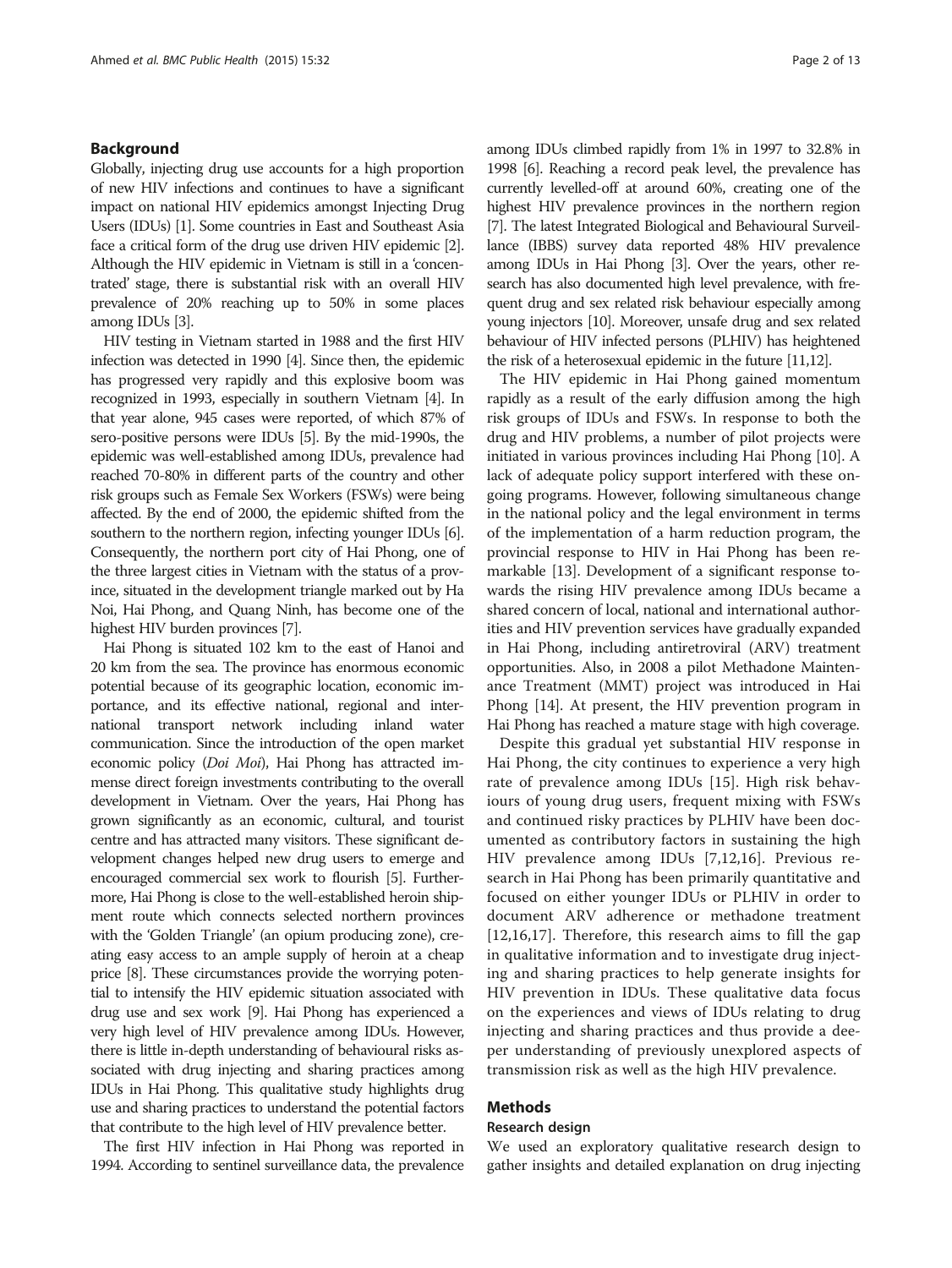behaviours associated with HIV risk among IDUs in Hai Phong.

#### Study population

A total of fifteen IDUs both male and female between the ages of 25 and 49 years from different districts in Hai Phong participated in this research and thus comprise the study population. Inclusion criteria highlighting features such as age, sex, risk characteristics/profile, were followed in order to obtain a range of information. Eligible participants (except two female respondents) were a sub-set of individuals selected from those recruited for a larger scale national level behavioural research initiative, during which a field supervisor from the provincial harm reduction program had asked screening questions and ensured recruitment status.

#### Sampling

The objective of this research was to gather qualitative perspectives and contextualise in-depth understanding about heroin injecting, sharing, and associated HIV transmission risk among IDUs in Hai Phong. Therefore, the focus was the quality and content of interview rather maximise the number of interviews [\[18\]](#page-11-0). Accordingly, we employed an opportunistic sampling approach to recruit study participants. A peer educator was involved with the recruitment of the study participants and had accessed a number of social networks of IDUs before the interview. Members of these multiple networks were invited to participate in the exploratory qualification research. In addition, we encouraged participation through a snowballing approach after the interview of each participant.

# Research instruments

A semi-structured interview checklist was prepared in line with study objectives. A facilitator's guide was also developed to identify necessary probes and different stages of probing to complement the interview checklist. The checklist was shared with persons who work at field level to ensure that it would capture information on relevant aspects. The instruments with guidelines were translated into the Vietnamese language, discussed thoroughly with field workers and tested to validate the language, content and order. The interview checklist included the following topics: drug use behaviours, sharing practices, condom use status, access to HIV prevention services and finally participant's recommendations.

# Data collection

The research was conducted during September and October, 2012. A semi-structured, face-to-face qualitative interview technique was used to collect detailed information on risk behaviours associated with heroin injecting. The facilitator's guide with explanations under

each theme provided guidance to the data collectors. Two local interviewers conducted the interviews in Vietnamese. The interviewers were employed in a local research organization and had adequate knowledge about the IDU population and local drug use scenario. They were also experienced in collecting qualitative data. Furthermore, the first author briefed them on the research objectives, discussed the research instruments in detail and clarified different probes, times, and styles of probing to generate discussion with participants. The interviews were conducted in a friendly environment (calm, private, free from any distraction) allowing participants enough time to express their thoughts at some length which the interviewers recorded comprehensively [[19\]](#page-11-0). The interviews generated a lot of discussions surrounding the research topic which sometimes went beyond interview content but any emerging issue raised in one interview was covered in subsequent interviews with other participants for more in-depth understanding. This helped to gather information on emerging topics to supplement the analysis stage. Lastly, attention was paid to identify the level and point of information saturation, to determine a possible end for interviews [[18\]](#page-11-0). The interviews lasted for about forty-five minutes.

#### Data management and analysis

The interviews were audio taped with permission. All study materials (such as audio files, interview scripts, and consent form) were assigned unique identification numbers and then edited to remove all personal identifiers. The interview scripts were transcribed from audio format to paper file. The transcription process lasted for around three weeks and during this process, the researcher (first author) and two interviewers were actively involved and monitored constantly. Later, the interview transcripts were translated into English with double checking. Continuous checking and re-checking was performed during the translation process to detect any inconsistencies and misrepresentation. This was repeated to confirm the meaning and context of original narratives and to finalise the translated interview scripts for data analysis.

Qualitative data analysis was performed manually. All the transcripts were read thoroughly to understand the main context of each interview, followed by detailed examination based on the study objectives. Then data were categorized and coded into themes reflecting the research objectives, with the topic guide and narratives of the participants used for framing codes and themes. Thematic analysis was used to identify, analyse and report different themes into textual data [[20\]](#page-11-0) and a qualitative data analysis thematic framework was adopted [[21\]](#page-11-0). Key themes were compared across transcripts to identify consistency throughout the exploratory quotes.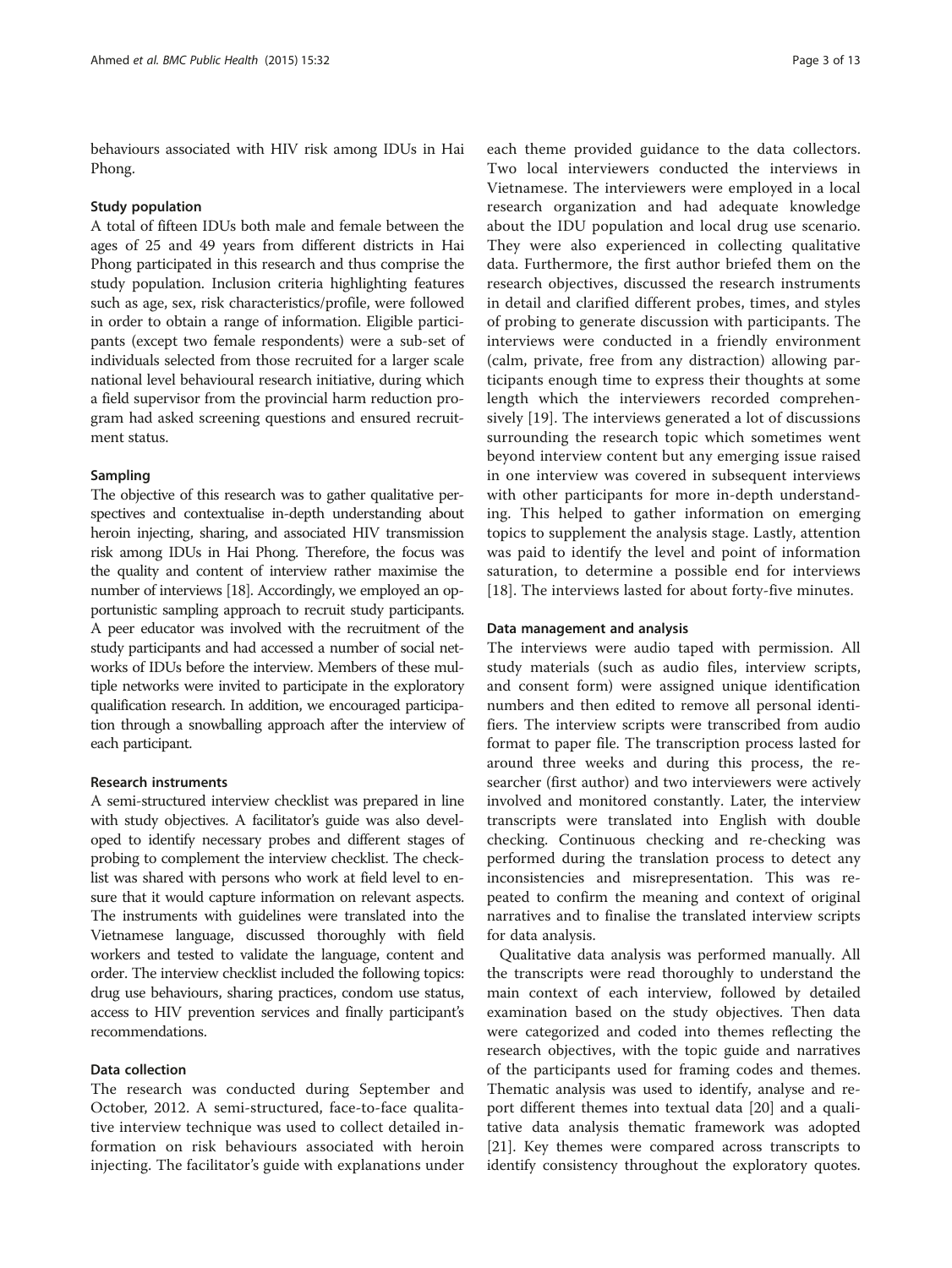<span id="page-3-0"></span>The views and experiences of the participants regarding the recurring themes/sub-themes are presented with exploratory quotes in the text showing the number of the interview case within parenthesis. A schematic diagram is presented highlighting major themes and recurring sub-themes to show relationships, direct or indirect, associated with drug injecting and sharing practices.

#### Supervision and quality control

The first author was actively involved in the research and directly supervised the data collection process. A team consisting of a peer educator from a provincial harm reduction program and a member from a local research organization accompanied the researcher to different hotspots to gather knowledge on drug settings. Interview sessions were monitored and included discussion with interviewers after each interview and checking for completeness and consistencies to ensure data quality. Immediate discussion with interviewers after each interview and writing of interpretive notes enhanced understanding and facilitated analysis at a later stage. Data analysis was performed manually after which this manuscript was drafted.

#### Ethical procedures

The research was conducted following ethical clearance obtained from the Office of Research at Griffith University. Authorisation also was received from the Vietnam Authority for HIV/AIDS Control (VAAC). The consent form, interview checklist and facilitator's guide were translated into Vietnamese. Participation was voluntary and anonymous. Before the interview informed consent was explained to the participants as well as their right to withdraw, skip or refuse to answer at any time during the interview. They gladly expressed their interest in participation and provided written consent. The choice of a private location for the interview was also convenient for respondents. Information gathered was treated as confidential and only accessed by the principal investigator who strictly monitored the transcription and translation processes to ensure data security. Lastly, the participants were reimbursed VND 100,000 (about AUD 5) for their time and any inconvenience experienced.

# Results

#### Profile of participants

The socio-demographic profile of the participants is provided in Table 1. Of the 15 participants 13 were male. The two female injectors were also FSWs. Among our IDU participants, nine were young adults (aged 30–39 years), with four younger (less than 30 years) and two older (40 years or more). All the participants belonged to the 'Kinh' ethnic group and all except one were permanent residents in Hai Phong province. Similarly, all except one were long term residents in Hai Phong. Thirteen participants had completed

# Table 1 Socio-demographic characteristics of respondents

| <b>Characteristics</b>              | <b>Categories</b>       | <b>Number</b><br>$(N = 15)$ |
|-------------------------------------|-------------------------|-----------------------------|
| Gender                              | Male                    | 13                          |
|                                     | Female                  | $\mathfrak{D}$              |
| Age (range: 25-49 years)            | Less than 30 years      | $\overline{4}$              |
|                                     | 30-39 years             | 9                           |
|                                     | 40 or plus              | $\overline{2}$              |
| <b>Ethnicity</b>                    | <b>Kinh</b>             | 15                          |
| Place of living                     | Hai Phong               | 14                          |
|                                     | Other province          | 1                           |
| Duration of living in Hai Phong     | Permanent               | 14                          |
|                                     | Temporary               | $\mathbf{1}$                |
| <b>Education</b>                    | Primary/secondary       | 13                          |
|                                     | College                 | $\mathfrak{D}$              |
| <b>Marital status</b>               | Currently married       | 7                           |
|                                     | Unmarried               | 8                           |
| Living status                       | Co-habiting             | 14                          |
|                                     | Alone                   | 1                           |
| <b>Employment status</b>            | Casual/non-regular work | 12                          |
|                                     | No work                 | 3                           |
| <b>Income level</b> (range 2 m-7 m) | Less than 5 m VND       | 8                           |
|                                     | 5 m VND or more         | $\overline{4}$              |
| <b>HIV status</b>                   | Positive                | 6                           |
|                                     | Negative                | 9                           |

primary or secondary school and two had completed college or university level education. Seven participants were currently married, one was living alone and the rest were either living with their wives and children or parents and other family members. Three participants were unemployed and the remaining 12 were employed in some form of nonregular unstable casual work, such as motor bike driver, mechanic, or small informal business. Unemployed participants mostly relied on family support. Employed participants mostly earned less than five million VND per month (8) and only four earned an average five million VND or more. In terms of overall family income the majority (12) earned less than ten million VND a month (just less than AUD 600).

Among the 15 participants, six, all male, were infected with HIV. Most of the HIV infected participants became aware of their status between 2006 and 2010. Five of the participants were registered with clinics and had already started ARV treatment and one had not registered with any clinic. One of them had also started methadone therapy in 2012. All the HIV infected participants identified frequent sharing of needle/syringe (N/S) and other injecting equipment (such as water, common containers, cotton) as the mode of acquiring the virus.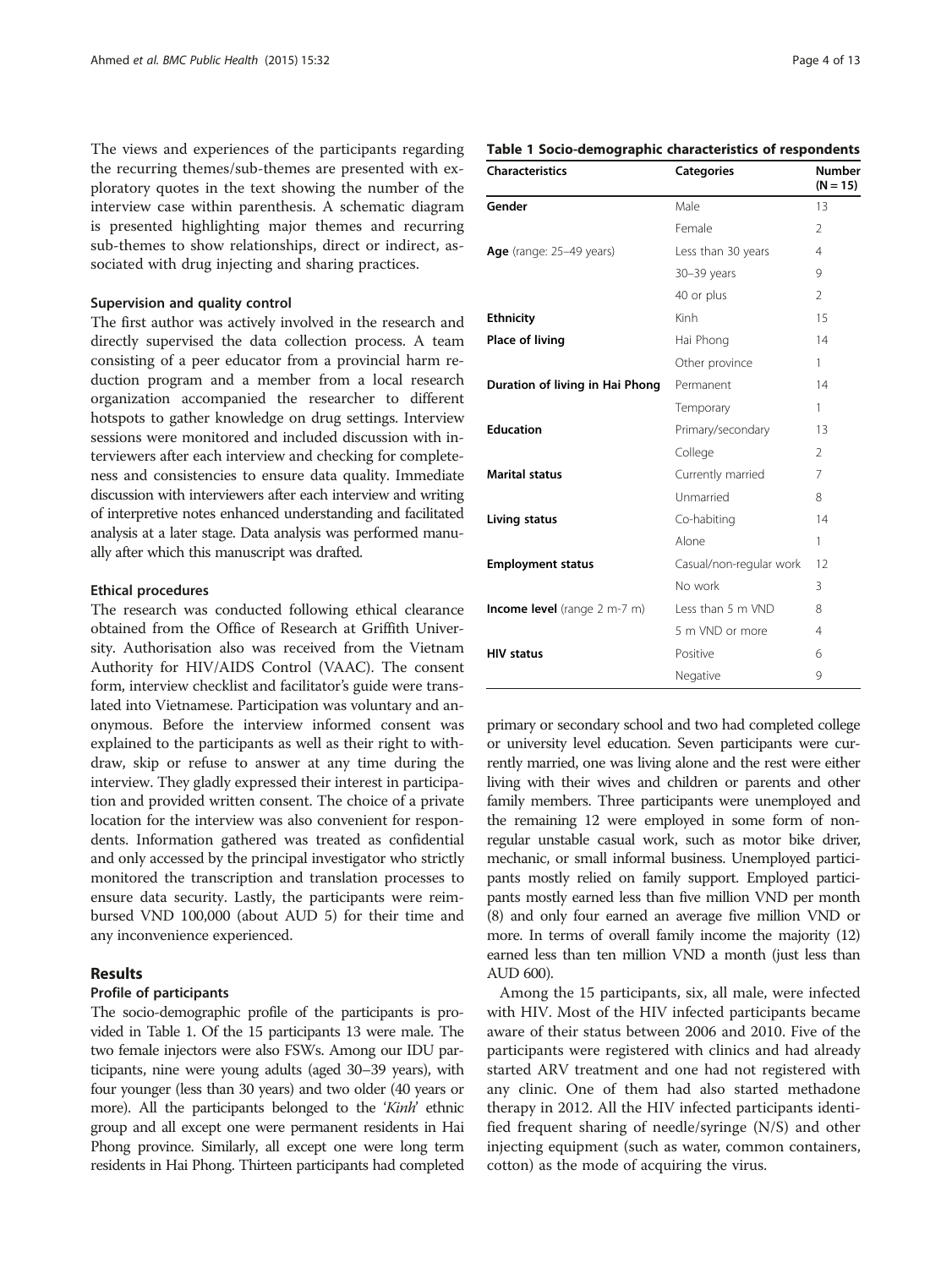#### Drug use behaviours

Context of first time drug use behaviour and place for injecting has been reported as key themes under drug use behaviour. The following section extends the views and experiences shared by participants surrounding these two themes.

#### Context of first time drug use

Our study group was comprised of participants of different ages and we were interested to understand the context of engaging in drug use behaviour for the first time among younger and young adult IDUs. Therefore, the participants were asked to describe in detailed their first experience of drug use. A number of factors including personal, social, and external environmental conditions were identified as reasons for their first experience of taking drugs. The majority of the younger IDUs (less than 30 years) started using drugs because of peer pressure, as one person in a group starts taking drugs, other friends followed on in order to sustain the friendship. The comments made by the majority of the young adult IDUs (30–39 years) can be grouped as 'personal circumstances' where they mentioned 'curiosity' and 'lack of awareness' regarding drug use behaviours and its adverse effect. Some of the younger participants highlighted 'existing social circumstances' such as drugs introduced by close friends in disguise (without informing) and 'external environment conditions' such as family history of selling heroin had an influence on their initiation to drug use. In addition, first time experimentation often arose out of a desire for fun and pleasure for a few younger IDUs. One older participant (above 40 years) mentioned that being 'ignorant' about drugs led to his first time drug use. All interview participants described either a poor or middle-level socioeconomic profile. The social context [\[22\]](#page-11-0) had played a significant role among younger IDUs in their initiation to drug use.

Almost all the participants began using drugs by inhaling opium, then smoking heroin and later gradually moved to injecting, especially heroin injecting. A transition in drug injecting took place during the mid-1990s when injecting heroin replaced injecting 'black water', a concoction made from a residue of opium prepared for smoking. Some of the young adult participants (30–39 years) discussed this shift in drug use and mentioned that because of 'easy accessibility of heroin' at a 'reasonable cost' as a result of frequent supply from the 'Golden Triangle' zone many of the IDUs resorted to heroin injecting. The participants mentioned that it took between two and six years for most of the IDUs to switch from noninjectable to injectable drugs. Heroin is the most cited and preferred injectable drug in both Hai Phong and nationally due to its easy availability at a reasonable price. Some mentioned that to celebrate special event, religious festival or friend's birthday, for example, they occasionally tried other types of drugs (Ecstasy, or ATS). Only a few of our participants mentioned that they had used other drugs concurrently in the month prior to the interview.

#### Places for injecting

We were interested to expand our knowledge about the risk environment generally associated with Vietnamese IDUs so they were encouraged to discuss the places they prefer to inject and situational circumstances they face. Our participants described the places where they took drugs in detail. A number of hotspots near rail lines were identified as the most popular places for buying and injecting heroin in Hai Phong, although currently there is no fixed place, since it moves along the rail lines from time to time to avoid police attention. Later, they highlighted risks associated with injecting in these places.

All the participants mentioned that the police are very strict and perform frequent raids (crackdowns) along the rail lines and therefore, the IDUs did not gather in big numbers in a fixed place. Many of them just went at a specific time of the day so that they did not draw public attention. Police attention along the rail line has been on-going for the last two years and currently there is a supply crisis. The comments made by two interviewed participants reconfirmed the fear of 'police arrest' in places adjacent to rail lines and voiced their intention to 'avoid police harassments' by injecting in another hotspot such as under the 'Niem' Bridge which is a quiet place attracting few people. They increasingly used different places other than rail lines, such as their own home or a friend's house, a deserted street, alleys, or parks for injecting. Many of the participants contacted the seller by mobile phone and got the delivery at a point near their home. According to the participants, injecting in their own or a friend's home helped promote safe practice, unlike streets or public places where they were required to 'inject in a hurry' and to manage 'withdrawal quickly'. The participants emphasized their reluctance to carry extra syringes as this would provide incriminating proof to the police and result in detention. These findings confirm the on-going 'punitive approach' maintain by police that interacts negatively with the risk environment and facilitates transmission risk [[23\]](#page-11-0).

Often the sellers did not allow IDUs to inject near the rail lines because this could then draw the attention of police making it difficult for the sellers to operate their business. For this reason sellers only sold drugs at certain times each day and required IDUs to visit the rail lines at that particular time of the day to buy them. However, despite police raids and the risk of getting caught, the areas in the vicinity of the rail lines were still the preferred places for injecting for most IDUs. They avoided taking drugs near the rail lines because of the 'fear of the police' however, when they bought drugs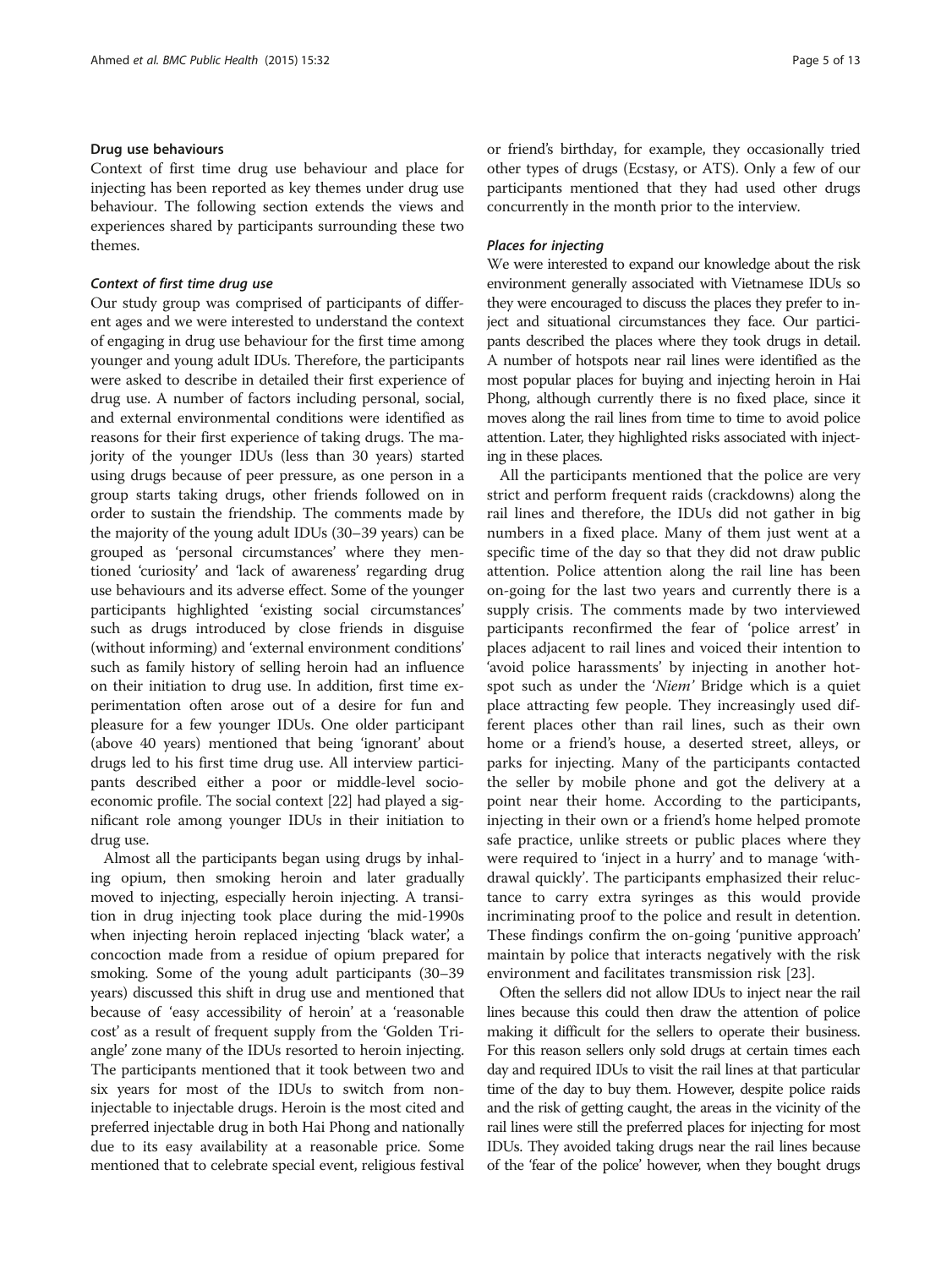near rail lines often they took a chance and many IDUs did in fact inject drugs there.

#### Group injecting

Our participants mentioned the development of small groups or cliques while discussing IDU networks and this group injecting behaviour became another major theme in our analysis. It frequently occurs with drug using peers who share common behavioural traits, mutual economic ties and social bonds and often develops into drug related partnerships [\[24](#page-11-0),[25\]](#page-11-0). The following section highlights group injecting behaviours in the context of Vietnamese IDUs.

Group injecting appeared to be very common for most IDUs and all of the interviewed IDUs frequently participated in group injecting. Generally, small groups with two or three persons who were very close engaged in group injecting. One respondent described his last injection episode in groups:

We (respondent with two friends) gathered our money and bought a (heroin) pack costing 300,000 VND. One among us prepared the stuff (liquid solution) using purified water. He used a new syringe to put it all and mix together. After complete mixing we used new syringes to divide the liquid drug into three (back loading) (c1).

Group injecting behaviour is closely linked with shared use of drugs which involves sharing the N/S or other injection paraphernalia and which inadvertently becomes an HIV transmission risk [[26,27](#page-11-0)]. The risk associated with shared use of drugs is expanded below in the 'sharing practices' section.

The price of drugs and the money available to IDUs together generate the greatest economic motivation for group injecting behaviour. The price of a heroin pack fluctuates and when the price is high IDUs did not have enough money to buy them individually. As an alternative option they bought them jointly and then divided the drug. The IDUs often considered the shared use of drugs to be an opportunity for them because this helped them to take drugs needed them, in spite of not having sufficient money. Often police raids and severe law enforcement activities, such as massive search operations, created a crisis in heroin supply leading IDUs to buy drugs jointly and inject in groups. According to one participant:

I do not have a few thousand always with me to buy this (heroin). So I want to meet them (my friends) more often and buy things (heroin) together. My friends are also like me (they also want to meet). (If not find me) they buy with someone else  $(c3)$ .

Another aspect of group injecting, as highlighted by many of our participants related to 'norms and friendships'. There are strong bonds among drug using friends and they like to take drugs, mingle with one another, and enjoy different events together. Also, a group norm develops, intensifying their intimacy and friendship as they experience the same drug taking events together.

# Sharing practices

Sharing practices are based on deep social and cultural norms and values which continuously influence the risk engagement of IDUs [\[28](#page-11-0)]. They experience sharing as a ritual that acts to make their friendships closer and strengthen the bonds between them. Unfortunately, sharing practices (including sharing injection paraphernalia) play an important role in HIV transmission among IDUs [[29\]](#page-11-0) when needles/ syringes are shared directly, for example, by giving their own personal N/S to a group member after using, or receiving the same after another group member had used, thus contributing to 'higher risk'. There are also risks from indirect sharing, for example, by sharing common water containers, drug solutions, cotton or even not using a new needle/syringe during the preparation stage of the liquid drug solution, thus contributing to 'lower risk' [[27\]](#page-11-0). The process of drug sharing often involves indirect sharing because of the embedded mechanisms of sharing techniques commonly known as either 'frontloading' or 'backloading' [\[28](#page-11-0)].

According to research evidence, sharing behaviour has been widespread among IDUs since the inception of the epidemic in Vietnam [\[10,17,23,30,31](#page-11-0)]. However, because of improved knowledge, IDUs are now more aware of HIV transmission risks and are more prepared to avoid sharing practices [[32\]](#page-11-0). Our interviews included in-depth discussions of both direct and indirect sharing practices and the following section highlights different types of sharing practices, the reasons why they shared and participants' knowledge about sharing risks.

#### Sharing needles/syringes

Our qualitative data reaffirmed evidence [\[32\]](#page-11-0) that indicated that the prevalence of direct sharing is very low because of improved knowledge. According to the comments of some participants they are now willing to buy new N/S when they buy the heroin pack. One participant said:

There are some people who sell new needle/syringes in the gathering places. Those who sell drugs and sell new needle/syringes in the rail lines are different. If we do not find them (peer educators) we can buy new needle/ syringes at any drug store along the rail lines (C14).

Another participant confirmed this with a further comment about not engaging in direct sharing: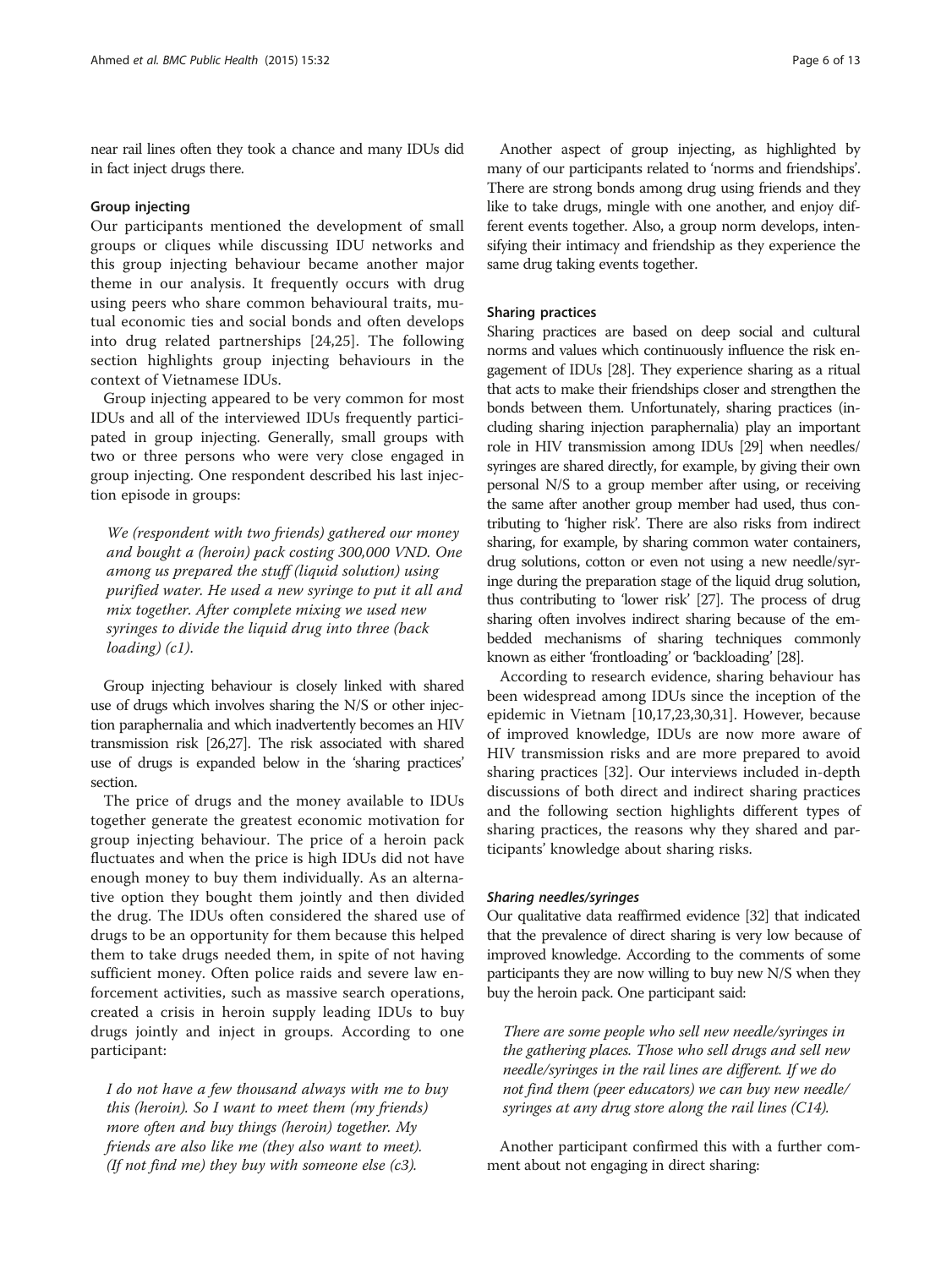Sometimes I buy this (heroin) with my friends, mix it in the new syringe and then divide. I do not share needle/syringes. I do not give my used needle/syringes to others (c12).

These consistent statements support the contention that there has been a change to non-engagement in direct sharing behaviour [[17,23,30](#page-11-0)]. However, this contention must be qualified based on further discussion of a number of circumstances and contexts relating to their sharing practices.

#### Sharing drugs and injection paraphernalia

Shared drug use during group injecting is common because of the situation that IDUs face, as identified above. One participant, for example, described the process of shared drug use during group injecting, saying:

At first we buy the drug (one pack heroin) jointly each contributing equally (for buying one pack of heroin worth 100,000 VND we contribute equally 50,000 VND). Since we contribute equally we also share the drug equally. It is very difficult to share the pack equally. Therefore, we need to dissolve the drug by mixing purified water in a syringe and prepare the liquid drug solution reaching to the 10 ml level. Then we can share equally 5 ml by transferring (liquid drug solution) in another syringe (c2).

A range of risk behaviours take place through indirect sharing of injection paraphernalia when IDUs prepare, measure and distribute such a jointly purchased drug and thus highlight the possibility of HIV transmission [[24\]](#page-11-0). The environmental circumstances of the places where they inject do not facilitate a safe drug sharing process and involve risky injection among the members [[23\]](#page-11-0). The view of one of the HIV infected participants on sharing behaviour as the reason for contracting HIV was that:

I shared drugs most of the time in groups. We did not use new needle/syringe for preparing drug solution and dividing amongst us every time. This is really very difficult to make sure the new needle/syringe every time and remain careful in using container during preparing and dividing the combined drugs. This has been the reason for my infection (c10).

Another participant focused on a set order or procedure in injecting shared drugs during the group injecting process. The ownership of new N/S and the capacity to purchase the drug determined the sequence of injecting. He said:

Sharing mixture using old syringe (used) is not safe. If there is only one syringe then one person needs to share after the use of the other. In this case the person who is

the owner of the syringe would inject first. I bought this stuff and I injected first and then I gave to my friend the needle/syringe and some mixture also (c2).

Generally the hygiene practices associated in group injecting for most of the IDUs were poor and thus inadvertently increased the transmission risk among group members. During the discussions, some participants mentioned re-use of their personal N/S without proper cleaning (not bleached or boiled, just rinsed with water) in many instances to save extra money which require to purchase new syringe during the time of buying drugs. Many did not seem to understand the importance of a safe cleaning process and the risks caused as a result of using a blunt needle. Additionally, carrying personal N/S would risk those IDUs facing police harassments under search operations.

#### Knowledge of transmission risk

Although some IDUs claimed that they have knowledge of HIV transmission risks due to indirect sharing, this seems to be inadequate. Many of the participants used new N/S, but did not perceive other injecting equipment used for drug preparation and dividing to be potentially harmful. They are thus prone to transmission risk through indirect sharing. One said:

We use new needle or syringe while we inject in groups. We are afraid and always careful that one person's blood does not get in contact with other person's. We use our syringes very carefully (c15).

The same thing was repeated by another female participant. She said:

I think sharing needles/syringes can cause infection. There are other diseases also. So I am very much afraid of being infected with these diseases because of direct blood contact. I think sharing drugs is not a problem (c5).

The focus of harm reduction messages should therefore be not only on the broad issue of the infection risk from sharing behaviour, but rather such messages should be more specific, highlighting the different stages of drug sharing and the risks associated with injection paraphernalia.

# Reasons for sharing

We asked the participants about their reasons for engaging in sharing behaviours and this revealed two predominant explanations which were consistently repeated: 'difficulty in finding new needles/syringes at the time of need' and 'a crisis period either in heroin supply or a personal crisis'. The IDUs also mentioned other reasons which significantly influenced sharing practices including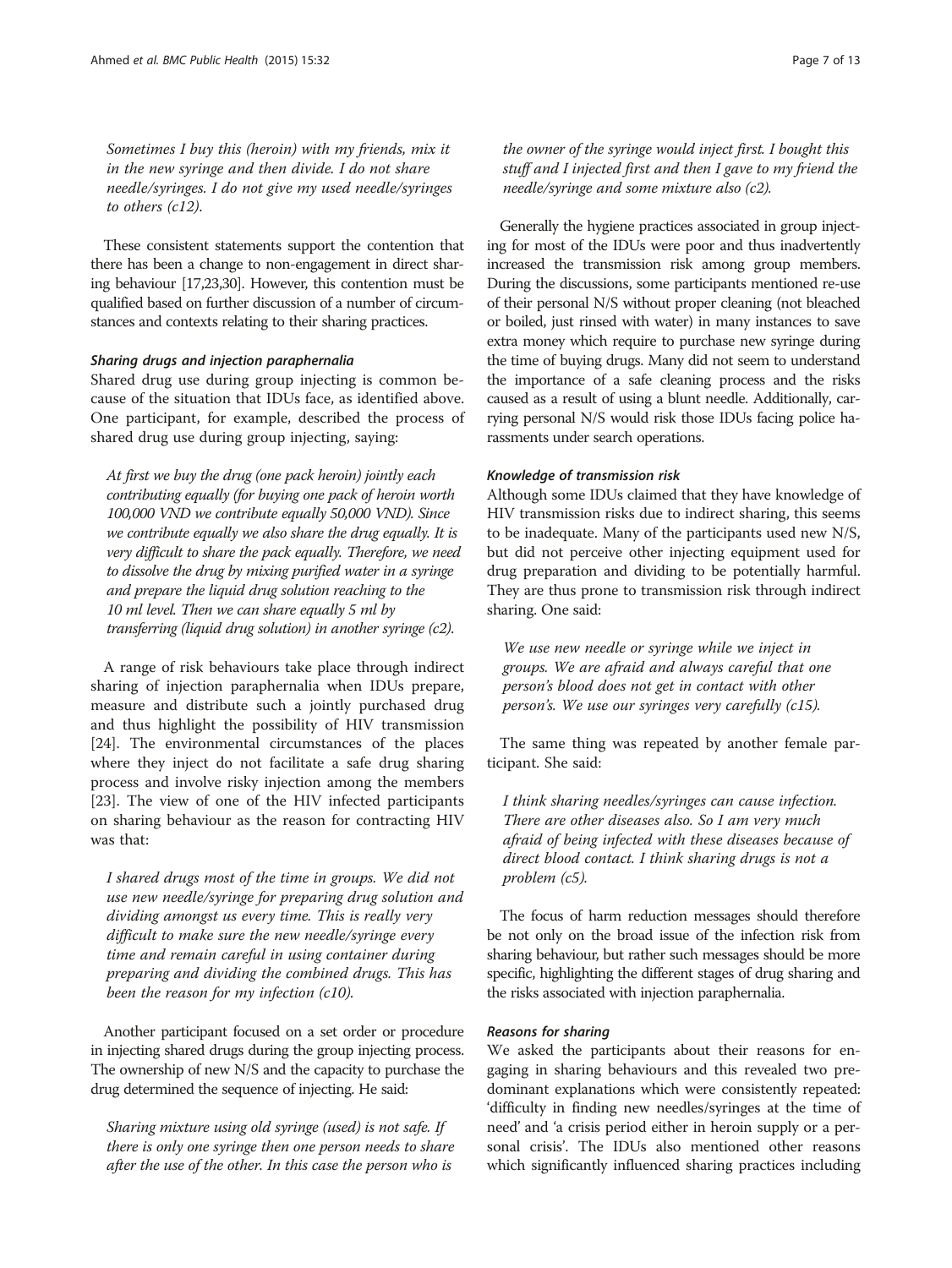'lack of resources' and 'quick withdrawal management'. Another participant highlighted the 'punitive attitude' of police and others and mentioned:

… Another reason (second reason) for sharing needle/ syringes and other items is pressure from police, guards, and local people. They chase after us every time. So we just want to quickly use this after getting and then leave the place (c10).

These reasons were very common and are also found in other countries [[33,34](#page-11-0)]. One of the participants recalled frequent sharing episodes during the 'time of imprisonment/rehabilitation' and described the sharing practices in detention centres:

When I was in the rehabilitation centre I shared a lot there. There was only one needle/syringe and we were many in the centre. We had to share after using/injecting (one after another). During the time in jail we shared without thinking. Outside jail everyone supports using separate needle/syringes. No one supports sharing behaviours (c11).

When probed about sharing practices, some IDUs acknowledged 'lack of knowledge' as a reason for their continuing engagement in sharing practices. This lack of knowledge about HIV transmission and prevention was indicated in statements that commented on their 'lack of awareness, 'risk denial,' and 'wrong self-assessment' regarding the possibility of contracting HIV. All these reasons amplified the transmission risk from sharing practices among IDI Is

#### Views and attitudes towards sharing

The participants expressed different personal views regarding sharing practices. They mentioned that the use of a new N/S during injecting shared drugs reduces the possibility of contacting the virus. However, apart from using new N/S during the preparatory stage, shared drugs can be contaminated because of the process used with other injection paraphernalia [\[26\]](#page-11-0). According to one participant:

We do not support sharing needle/syringe and even reusing my own stuff. After use the needle becomes blunt. When one injects with this type of blunt needle to the vein, the tissue in the vein gets damaged and makes it difficult next time and causes injuries and other problems in the body (abscess) (c10).

These attitudes of our participants towards reusing needles/syringes highlighted an indirect motivation towards safe practices. Harris and Rhodes [[35](#page-11-0)] have previously reported that venous access and care motivated a number of long term heroin addicts to use new needles to minimise the pain and suffering of difficult injecting episodes, which ultimately helped them avoid hepatitis C infection. The self-caring attitude reflected in this research is new in the context of Vietnamese IDUs and should be utilised to rearticulate harm reduction messages. Such messages could highlight short term benefits like positive vein care, preserving peripheral veins, avoiding riskier injecting sites in the body rather long term harms and thus minimise the HIV transmission potential [\[36\]](#page-11-0).

The attitudes and perceptions of drug using friends were very important. IDU networks shared common characteristics and had mutual interests. The psychological contexts such as peer norms and lack of self-efficacy often promoted group injecting behaviour and influenced sharing behaviours [[37\]](#page-11-0). Highlighting this issue one participant said:

I know the attitude of my friends. They are like me. If they do not have money, they have to find a way to find some others and take in groups. If they have money they will also not share. They will take alone (c7).

Participants already infected with HIV described a sense of protecting their community and seemed to have adopted different types of management strategies, such as avoiding injecting in groups or always being the final injector. One participant said:

Since I am now infected, I generally avoid taking with my friends. When (if injecting in groups) I take this (heroin) in the rail lines I break my needle and destroy the syringe. When I have some friends I push (inject) last and do the same thing for protecting others. I do not want others to become infected like me (c11).

This was supported by another participant who said:

After using (injecting heroin) I throw away my stuff (used needle/syringe) so that no one finds it. I do not give mine to others (c4).

However, some keep them for re-using later, as mentioned by another participant:

I just use my own. After use then I keep them for the next time I inject (c6).

Another HIV infected participant highlighted that many HIV infected IDUs were now very cautious regarding HIV transmission and are willing to save others. He explained:

In the past people used to distribute their used syringes but now many of the IDUs do not distribute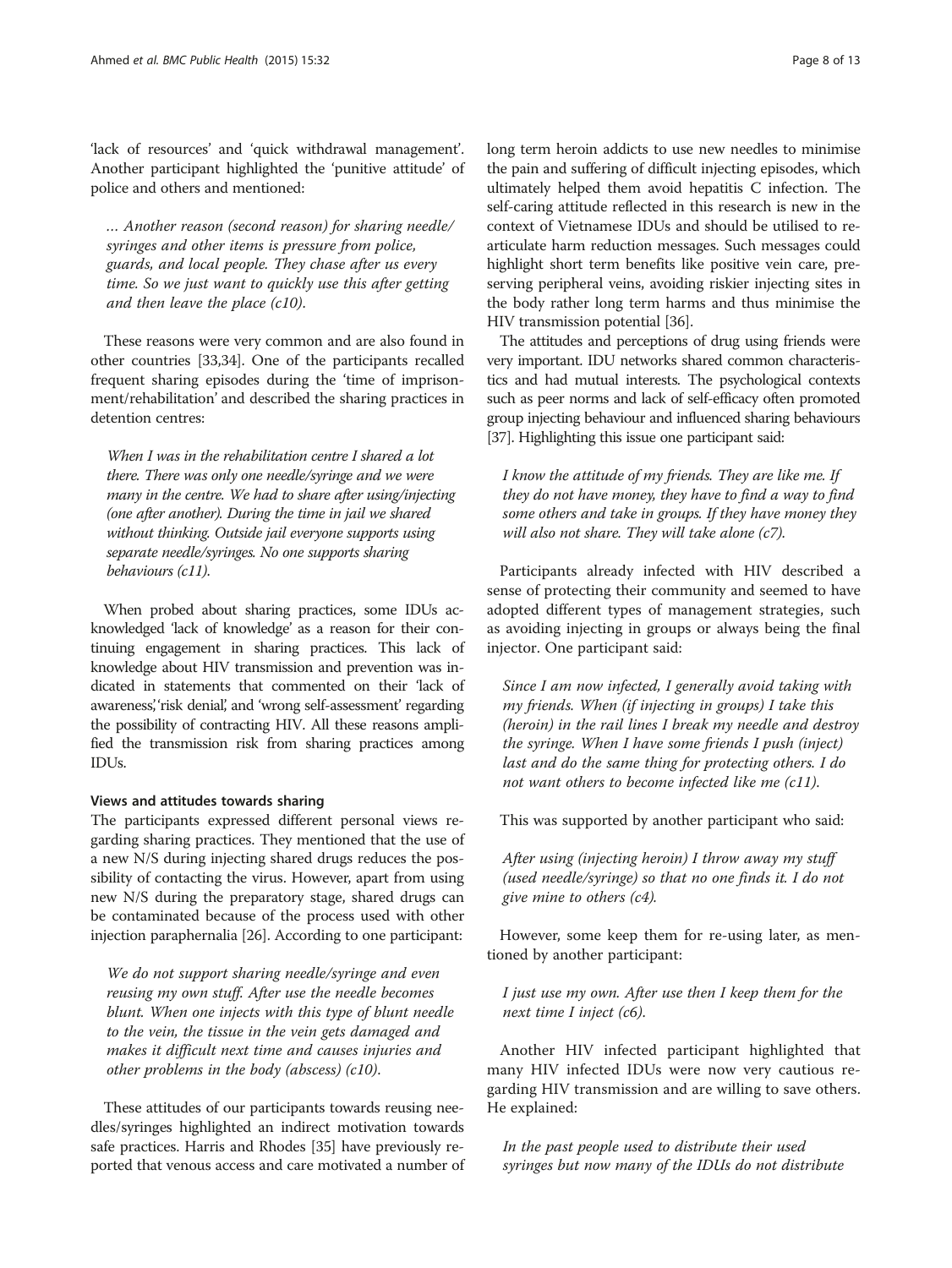even after asking and begging by other IDUs (who would not able to obtain new  $N/S$ ) (c7).

#### Recommendations made by IDU participants

The participants discussed issues which could increase the engagement of IDUs in current harm reduction programs and make a number of recommendations. The primary recommendation emphasized the need to extend the outreach coverage of current harm reduction programs by peer educators. For example, one participant mentioned:

Increase the number of peer educators and volunteers for the free distribution of needle/syringes and condoms. The new peer educators and volunteers will visit to all the gathering places and could distribute at the time of need (c14).

They also indicated the importance of making fresh needles/syringes available at night. One participant suggested:

We can get the new needle/syringes any time in the day time. But this is very difficult to get at night. It is difficult to buy this from drug stores at night also (c6).

The recommendations which came out of discussions relating to program operation issues included: more awareness building programs and an increase in the number of peer educators so that they could visit multiple injecting sites, or hotspots to distribute service products.

Another important area of recommendation related to strengthening the management strategies maintained by some HIV infected IDUs. Participants thought that these should be widely disseminated so that the virus could not be transmitted to others when group injecting, or engaging in occasional sharing in unavoidable circumstances. According to some of our HIV infected participants many other HIV infected IDUs regularly engage in group injecting. Separate training curricula needs to be developed for HIV infected IDUs to impart such skills and apply in different sociocultural contexts. They also suggested developing a special program for the HIV infected IDUs and different programs to support the families of HIV infected IDUs.

Another area of recommendation can be derived from the statement showing self-care attitudes by some of the participants. The self-care practices reflected by some IDUs regarding not injecting with blunt needles should be encouraged. This will assist IDUs to get immediate benefits by avoiding risky injection and preserving their serviceable veins which would minimise needle injuries. HIV prevention programs should highlight messages showing the importance of positive vein care so that IDUs in Vietnam have a better chance of having a safe injection.

# **Discussion**

Our qualitative analysis displayed an interrelated picture of injecting jointly purchased drugs in small groups in public places, followed by sharing episodes (direct/indirect). They also highlight the influence of 'places for injecting' as an important situational factor facilitating sharing practices among IDUs in Hai Phong. The risk production associated with drug injecting and sharing practices among IDUs as a result of the risk environment was conspicuous in our findings [[38](#page-11-0)] and this underscored the importance of an enhanced harm reduction program to reduce HIV infection by adopting the risk environment approach [\[39\]](#page-11-0). A harm reduction program with a social science basis would address the social and environmental conditions identified in this research and significantly benefit HIV response in IDUs. Furthermore, the recommendations emphasized by the participants to maximise their service engagement indicated the need for a comprehensive harm reduction program by improving operation and management. Figure [1](#page-9-0) presents our major findings on drug injecting, sharing, and associated HIV transmission risks on the basis of three primary themes: group injecting, sharing practice, and places for injecting. Most of the recurring sub-themes interact with these themes, in most cases directly but sometimes indirectly. This interlinking set of factors influence the risk environment where IDUs inject and thus perpetuate high HIV transmission risks among IDUs in Hai Phong.

Our findings revealed that group injecting behaviour appears to be common among IDUs in Hai Phong and that sharing injecting equipment was routine within social groups [\[24\]](#page-11-0). Places visited repeatedly for injecting became one of the major analytic themes, imposing a disadvantageous situational condition which affected and facilitated such sharing practices [[34\]](#page-11-0). Previous research in Vietnam has documented the social and cultural contexts of risk engagement and the social injecting process, where IDUs gather in small groups, jointly purchase drugs by pooling money, and inject in groups by sharing equipment [\[40,41\]](#page-11-0). Our qualitative findings confirmed this research, with evidence of similar sharing features associated with drug acquisition in groups, coupled with the strong influence of environmental conditions such as places where IDUs inject and places where the police raid or perform crackdowns frequently.

Sharing practice in groups is consistent with a large body of existing literature [\[26,31,37,42](#page-11-0)]. Our findings indicated direct relationships between each of the sub-themes that emerged from social drug using behaviour and sharing, including: impact of a supply crisis, cost of a heroin pack, group norms/friendship, and difficulty in obtaining new needles/syringes. Personal crisis (family situation, withdrawal), lack of resources (inability to buy new needles/syringes), and lack of knowledge of HIV prevention and transmission were found to be indirectly related to the group injecting process.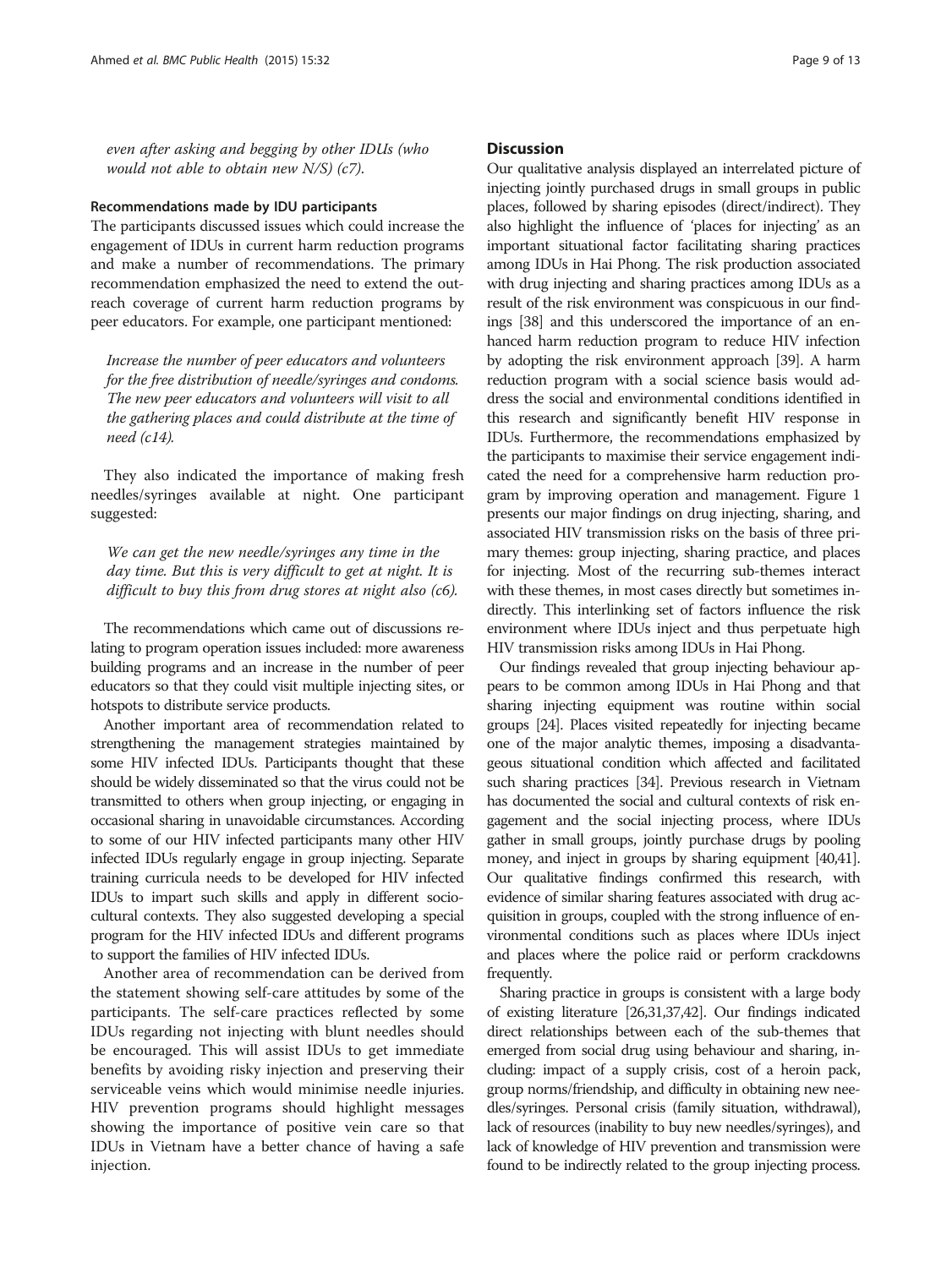<span id="page-9-0"></span>

According to the consistent statements of participants, group injecting is a social behaviour for a majority of IDUs and is most likely considered indispensable because of the everyday practical situation they face relating to their drug use [[24,42](#page-11-0)]. A noteworthy finding about the social injecting process was the management strategy adopted by some of the HIV infected IDUs, who either often avoided injecting in groups, or injected last if they did. They seemed to be cautious regarding HIV transmission and acted genuinely to protect their community. This finding was encouraging because a high proportion of HIV infected people had been previously involved in sharing practices, which was an issue of serious concern [[11](#page-11-0)]. Other research provided evidence that HIV infected people including IDUs also adopted protective sexual practices, because of improved knowledge [\[43\]](#page-11-0).

Our qualitative analysis highlighted a potential indirect transmission risk similar to injecting shared drugs [[27\]](#page-11-0) due to the use of common equipment or injecting paraphernalia as part of IDU social drug using behaviour. Improved awareness gathered over many years helped IDUs to adopt self-initiated risk reduction, which resulted in a decreased prevalence of direct sharing [\[44](#page-11-0)]. However, evidence shows that while indirect sharing (sharing common injecting equipment) had already been identified as a risk factor for HIV infection among IDUs in Vietnam [\[31](#page-11-0)], however, the sharing practices were largely unknown. We have gained important insights regarding sharing practices and revealed a number of contexts (direct or indirect) which interplayed to sustain HIV risk among IDUs. Principal among these were 'lack of knowledge' and 'difficulty in obtaining new needles/syringes' which have direct relationships with

sharing practices and heighten HIV transmission risk. We have found that having a limited knowledge of HIV transmission and prevention was connected with other related outcomes. We analysed the statements highlighting lack of knowledge and found that it caused 'risk denial' regarding certain transmission concepts/ modes which negatively impacted on IDUs and resulted in an incorrect 'self-assessment', which ultimately led to risky sharing practices. Similarly, situational unavailability [\[45](#page-11-0),[46\]](#page-11-0) was found to be an additional structural condition which did not facilitate safe drug injecting practices among IDUs, rather it negatively influenced the overall risk environment [[38\]](#page-11-0). We consider it important to highlight two related issues: 'possession of N/S' and 'public place', which were mentioned repeatedly by IDUs during interviews. IDUs expressed a strong reluctance to carry additional N/S because of frequent police arrests where possession of injecting equipment would be evidence for arrest as a drug user.

Another major theme that emerged in our study related to the places for injecting which IDUs frequently visited. In general, public places such as rail lines, streets, parks and under bridges were the most cited public places. Principal among these was the rail lines and vicinity. These were also the places where police frequently performed massive search operations for narcotics. People found carrying drugs or injecting equipment were humiliated publicly, often beaten or punished in some other harsh way [[47](#page-11-0)]. Hotspots near rail lines kept moving in the face of such crackdowns. Participants highlighted the risks associated with quick injecting while taking drugs in public places, as they try to avoid the attention of police or local people [[7\]](#page-11-0). Other research has indicated 'place' as one of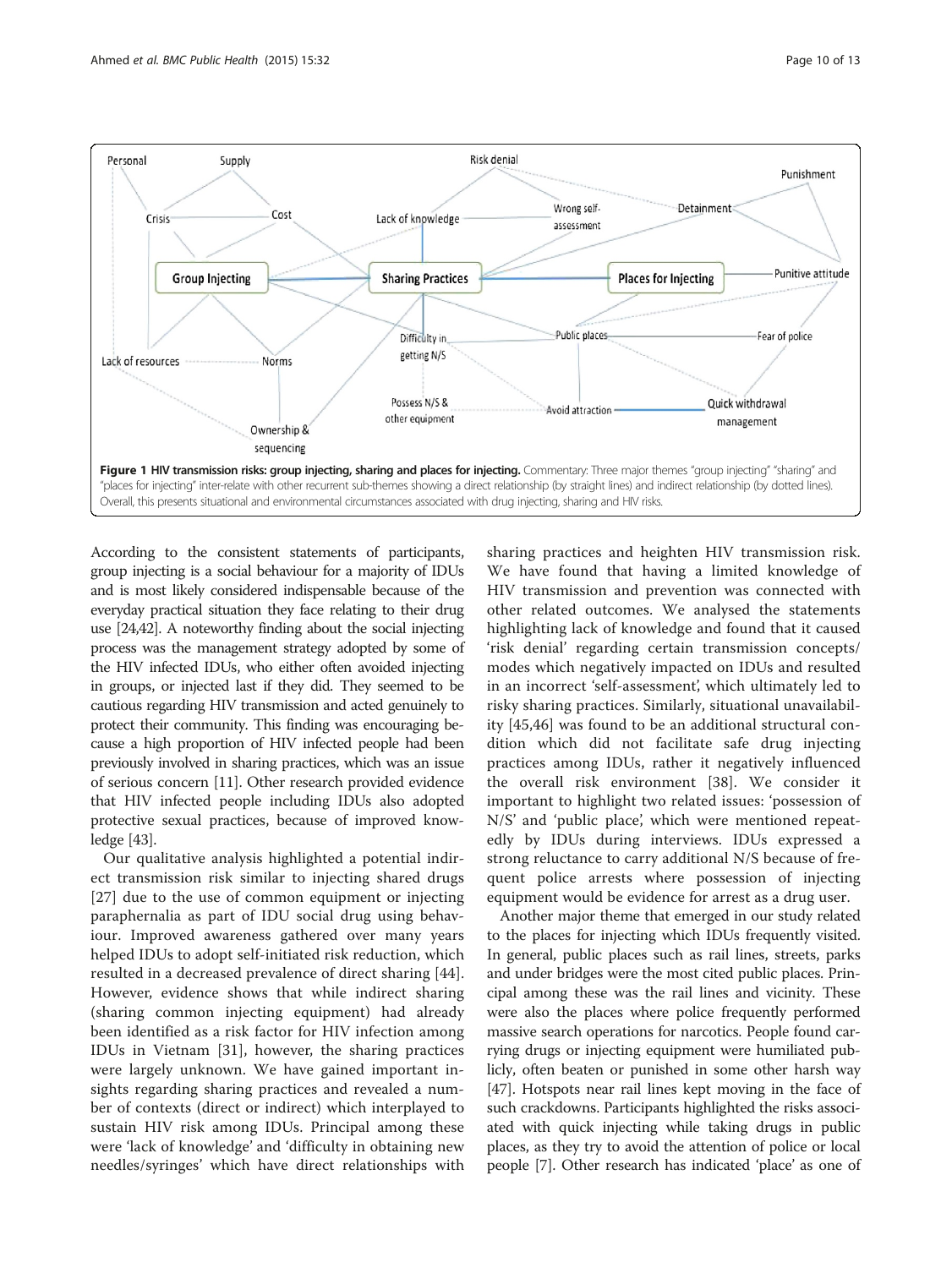the major analytic themes which damage the capacity of IDUs to engage in safe practices through available harm reduction programs [[48](#page-12-0)].

A 'punitive attitude' played a critical role in the continuation of sharing practices both in public places and in rehabilitation or treatment centres. Among the IDUs arrested for drug related crimes, a majority after detention were sent to drug treatment centres. Participants discussed drug injecting practices with a higher prevalence of sharing equipment in such treatment centres. The detailed description provided by participants emphasise that risk practices were increased because of injecting equipment unavailability and punitive law enforcement attitudes. The punitive drug policy approach has been criticized internationally because of a series of human rights violations associated with public humiliation, arbitrary detention, inhumane punishment as well as extreme therapeutic treatment processes in these treatment or rehabilitation centres [[14](#page-11-0)[,49](#page-12-0)-[51\]](#page-12-0). Vietnam is currently facing the challenge of successful transition from compulsory treatment centres to a voluntary and community based system [[52\]](#page-12-0). A number of countries have already adopted a favourable drug policy by decriminalising or allowing a threshold level of personal use [[53\]](#page-12-0). A policy change in Vietnam to treat IDUs as people with a health problem has been progressing slowly but is promising [[47\]](#page-11-0).

A number of limitations related to these qualitative findings should be taken into account before interpretation [\[54](#page-12-0)]. First, our study was designed to capture qualitative perspectives associated with heroin injecting, sharing and transmission risks among IDUs. These qualitative findings are unlikely therefore to be generalizable to the entire population, because of the characteristics of our sample. Our participants came from those recruited from a broader research project with male IDUs. However, in terms of breadth, our project accessed a number of social networks of IDUs in Hai Phong which contained a diverse population (Table [1](#page-3-0)) and provided a picture of drug injecting and sharing from a range of perspectives.

We do not consider that there was a social desirability bias in our findings because of the minimal involvement of service providers in our research. They only provided assistance to select interview participants. Our semistructured interview checklists, guidelines and related modifications were discussed thoroughly during field testing and found appropriate to capture the required information. Furthermore, the interviewers were experienced in conducting in-depth qualitative interviews, which facilitated elaborate discussion and thereby minimized the possibility of information bias and chances of misinterpretation in understanding verbal and nonverbal messages. Finally, the information rich content and narratives generated were systematically analysed

through a thematic framework. In addition, the first author had active oversight of the data collection process and checking on a day-to-day basis, which enhanced the quality of information and helped contextual analysis of related features.

Despite these limitations, our descriptive evidence as well as the recommendations mentioned by participants provided insights helpful to expand qualitative understanding of the risk environment in a Vietnamese IDU context and underscored the urgent need to strengthen the existing harm reduction services. The participants suggested some operational and management issues to increase service engagement and reduce sharing practices, such as increasing the number of peer field workers and extending field hours, especially at night.

# Conclusion

This qualitative research study identified the experiences of IDUs and the contexts and procedures relating to their drug injecting and sharing practices. It provided evidence of transmission risks which have the potential to exacerbate the current HIV epidemic among IDUs in Hai Phong. The social settings where IDUs frequently injected, such as public places near rail lines, streets, and parks were particularly important in triggering sharing practices. Also, speedy injecting episodes in crisis circumstances (such as withdrawal, crackdowns) elevated the risks as IDUs sought to avoid the attention of police and arrest. This may perpetuate the likelihood of HIV transmission. The impact of repressive policing on sharing practices was emphasised by participants and this had a clearly visible negative impact on the public injecting environment. A change in punitive attitudes and drug policies should allow the urgent shift required to incorporate public health focused activities. The implementation of drug policy recommendations and improved harm reduction services, consistent with other research, would benefit IDUs in minimizing risky practices. Harm reduction programs should be strengthened to increase service engagement with safe injection equipment, and to provide more education about indirect modes of HIV transmission.

#### Competing interests

The authors declare that they have no competing interest.

#### Authors' contributions

TA and DES conceived of the research. TA monitored interview sessions, performed data analysis and drafted the initial draft. TNL and PTH organized official procedures in field research in Hai Phong. All authors reviewed the manuscripts and provided feedback. All of them contributed to the revision of the manuscript. All authors approved the final manuscript.

#### Acknowledgment

The first author is a PhD candidate at Griffith University, Queensland, Australia and acknowledges the financial support of Australia Awards. He also acknowledges the assistance of Vietnam Authority of HIV/AIDS Control and Partners in Health Research in Vietnam for the conduct of this research.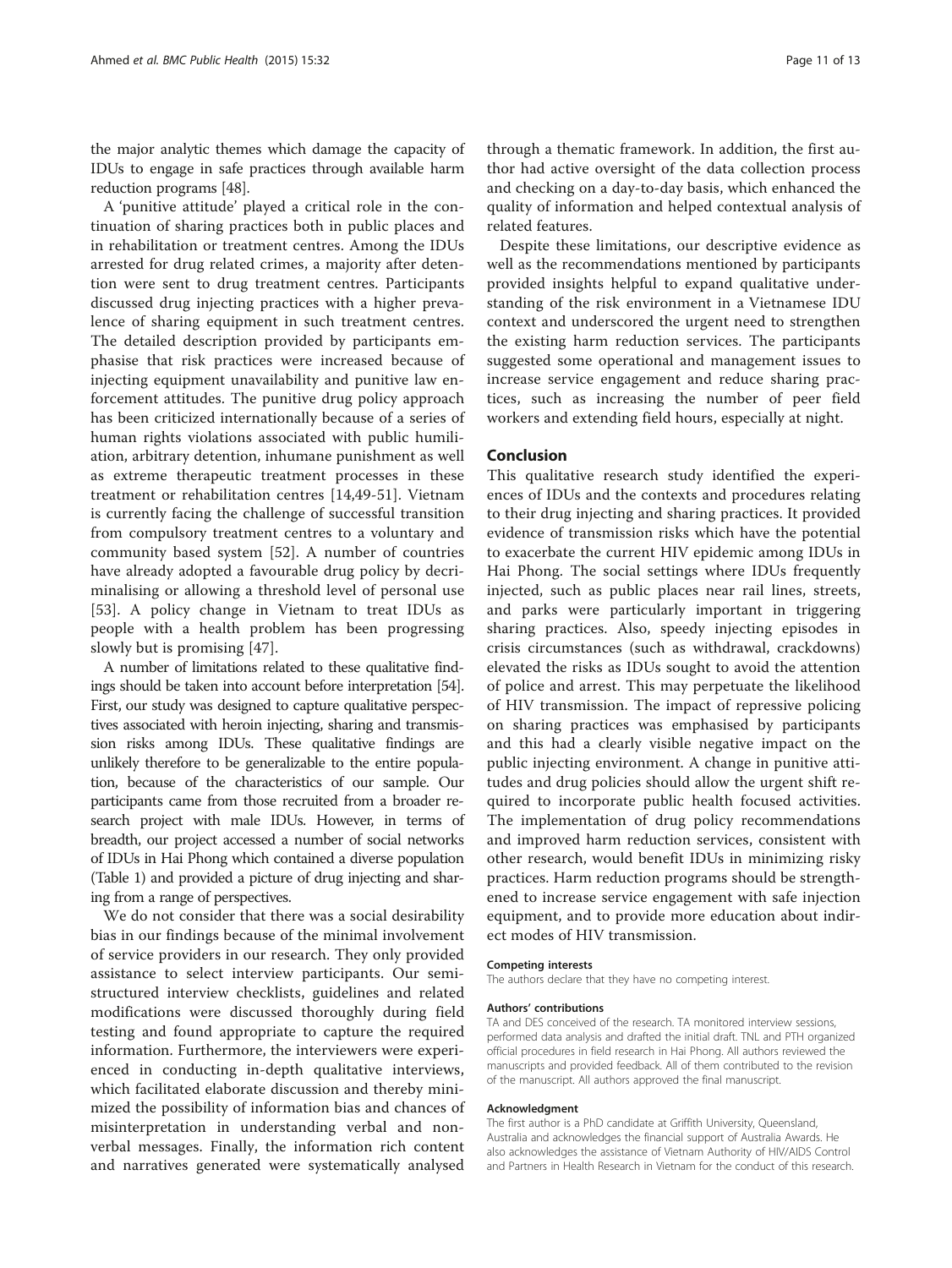#### <span id="page-11-0"></span>Author details

<sup>1</sup>School of Medicine, Griffith University, Griffith Graduate Centre, South Bank Campus, 226 Grey Street, South Brisbane QLD 4101, Australia. <sup>2</sup>Vietnam Authority of HIV/AIDS Control, Lane 135/3 Nui Truc Street, Ba Đinh District, Hanoi, Vietnam.

#### Received: 14 August 2014 Accepted: 12 January 2015 Published online: 29 January 2015

#### References

- UNAIDS. UNAIDS report on the global AIDS epidemic 2013. Geneva, Switzerland: UNAIDS; 2013.
- 2. Mathers BM, Degenhardt L, Phillips B, Wiessing L, Hickman M, Strathdee SA, et al. Global epidemiology of injecting drug use and HIV among people who inject drugs: a systematic review. Lancet. 2008;372(9651):1733–45.
- National Institute of Hygiene and Epidemiology and Family Health International. Results from the HIV/STI Integrated Biological and Behavioral Surveillance. Ministry of Health, Editor. 2011, Ministry of Health,: Hanoi.
- 4. Nguyen TH, Hoang TL, Pham KC, van Ameijden EJ, Walter D, Wolffers I. HIV monitoring in Vietnam: System, methodology, and results of sentinel surveillance. J Acquir Immune Defic Syndr. 1999;21(4):338–46.
- 5. Hien N, Wolffers I. HIV infection in Vietnam. Lancet. 1994; 343(8894):410.
- 6. Quan VM, Chung A, Long HT, Dondero TJ. HIV in Vietnam: The evolving epidemic and the prevention response, 1996 through 1999. J Acquir Immune Defic Syndr. 2000;25(4):360–9.
- 7. Nguyen TH, Nguyen TL, Trinh QH. HIV/AIDS epidemics in Vietnam: Evolution and responses. AIDS Educ Prev. 2004;16(3 Suppl A):137–54.
- 8. Beyrer C, Razak MH, Lisam K, Chen J, Lui W, Yu XF. Overland heroin trafficking routes and HIV-1 spread in south and south-east Asia. AIDS. 2000;14(1):75–83.
- Maher L. Entwined epidemics: HIV and injecting drug use in Vietnam. Int J Drug Pol. 2004;15(3):169–70.
- 10. Tran TM, Nguyen HT, Yatsuya H, Hamajima N, Nishimura A, Ito K. HIV prevalence and factors associated with HIV infection among male injection drug users under 30: A cross-sectional study in Long An, Vietnam. BMC Publ Health. 2006;6:248.
- 11. Thanh DC, Hien NT, Tuan NA, Thang BD, Long NT, Fylkesnes K. HIV risk behaviours and determinants among people living with HIV/AIDS in Vietnam. AIDS Behav. 2009;13(6):1151–9.
- 12. Duong CT, Nguyen TH, Hoang TT, Ha NV, Do TM, Detels R. Sexual risk and bridging behaviors among young people in Hai Phong, Vietnam. AIDS Behav. 2008;12(4):643–51.
- 13. UNAIDS. Hai Phong Enhances. HIV Prev ention Work. 2013 21 June, 2014]; Available from:<http://www.unaids.org.vn>.
- 14. Nguyen TT, Nguyen TL, Pham MD, Hoang HV, Kevin M. Methadone maintenance therapy in Vietnam: An overview and scaling-up plan. Adv Prev Med. 2012;2012:732484.
- 15. Quan V, Hien N, Go V. The HIV Epidemic in Vietnam: Past, Present, and Opportunities. In: Celentano D, Beyrer C, editors. Public Health Aspects of HIV/AIDS in Low and Middle Income Countries. New York: Springer; 2009. p. 457–79.
- 16. Thanh DC, Moland KM, Fylkesnes K. The context of HIV risk behaviours among HIV-positive injection drug users in Viet Nam: Moving toward effective harm reduction. BMC Public Health. 2009;9:98.
- 17. Nguyen TA, Hoang LT, Pham VQ, Detels R. Risk factors for HIV-1 seropositivity in drug users under 30 years old in Haiphong, Vietnam. Addiction. 2001;96(3):405–13.
- 18. Guest G, Bunce A, Johnson L. How Many Interviews Are Enough?: An Experiment with Data Saturation and Variability. Field Methods. 2006;18(1):59–82.
- 19. Power R. The application of qualitative research methods to the study of sexually transmitted infections. Sex Transm Infect. 2002;78(2):87–9.
- 20. Braun V, Clarke V. Using thematic analysis in psychology. Qual Res Psychol. 2006;3(2):77–101.
- 21. Huberman AM, Miles MB, i. Sage Publications. The qualitative researcher's companion. 2002.
- 22. Pierce RK, Kuhns JB. Alcohol and Drug Use Among Robbery-Related Homicide Victims in Trinidad and Tobago. Criminal Justice Policy Review. 2012;23(2):211–30.
- 23. Hien NT, Long NT, Huan TQ. Risk factors of HIV infection and needle sharing among injecting drug users in Ho Chi Minh City, Vietnam. J Subst Abuse. 2001;13(1–2):45–58.
- 24. Koester S, Glanz J, Barón A. Drug sharing among heroin networks: implications for HIV and hepatitis B and C prevention. AIDS Behav. 2005;9(1):27–39.
- 25. López M, Finlinson HA, Colón HM, López MS, Robles RR, Cant GH. Injecting Shared Drugs: An Observational Study of the Process of Drug Acquisition, Preparation, and Injection by Puerto Rican Drug Users. J Psychoactive Drugs. 2005;37(1):37.
- 26. Needle RH. HIV Risk Behaviors Associated with the Injection Process: Multiperson Use of Drug Injection Equipment and Paraphernalia in Injection Drug User Networks. Subst Use Misuse. 1998;33(12):2403–23.
- 27. Koester S, Booth RE, Zhang Y. The prevalence of additional injection-related HIV risk behaviors among injection drug users. J Acquir Immune Defic Syndr Hum Retrovirol. 1996;12(2):202–7.
- 28. Grund JP, Friedman SR, Stern LS, Jose B, Neaigus A, Curtis R, et al. Syringemediated drug sharing among injecting drug users: Patterns, social context and implications for transmission of blood-borne pathogens. Soc Sci Med. 1996;42(5):691–703.
- 29. Institute of Medicine. Preventing HIV Infection Among Injecting Drug Users in High-Risk Countries: An Assessment of the Evidence. Washington DC: National Academic Press; 2006.
- 30. Power R. Rapid assessment of the drug-injecting situation at Hanoi and Ho Chi Minh City, Viet Nam. Bull Narc. 1996;48(1–2):35–52.
- 31. Quan VM, Go VF, Nam le V, Bergenstrom A, Thuoc NP, Zenilman J, et al. Risks for HIV, HBV, and HCV infections among male injection drug users in northern Vietnam: a case–control study. AIDS Care. 2009;21(1):7–16.
- 32. Vian T, Semrau K, Hamer DH, le TT L, Sabin LL. HIV/AIDS-Related Knowledge and Behaviors Among Most-at-Risk Populations in Vietnam. Open AIDS J. 2012;6:259–65.
- 33. Rácz J, Gyarmathy VA, Neaigus A, Ujhelyi E. Injecting equipment sharing and perception of HIV and hepatitis risk among injecting drug users in Budapest. AIDS Care. 2007;19(1):59–66.
- 34. Rhodes T, Mikhailova L, Sarang A, Lowndes CM, Rylkov A, Khutorskoy M, et al. Situational factors influencing drug injecting, risk reduction and syringe exchange in Togliatti City, Russian Federation: a qualitative study of micro risk environment. Soc Sci Med. 2003;57(1):39–54.
- 35. Harris M, Rhodes T. Venous access and care: harnessing pragmatics in harm reduction for people who inject drugs. Addiction. 2012;107(6):1090–6. Abingdon, England.
- 36. Koester S. Commentary on Harris & Rhodes (2012): discouraging syringe re-use by addressing drug injectors' everyday suffering. Addiction. 2012;107(6):1097–8. Abingdon, England.
- 37. Thiede H, Hagan H, Campbell JV, Strathdee SA, Bailey SL, Hudson SM, et al. Prevalence and correlates of indirect sharing practices among young adult injection drug users in five U.S. cities. Drug Alcohol Depend. 2007;91:S39–47.
- 38. Rhodes T. The 'risk environment': a framework for understanding and reducing drug-related harm. Int J Drug Pol. 2002;13(2):85–94.
- 39. Rhodes T. Risk environments and drug harms: a social science for harm reduction approach. Int J Drug Policy. 2009;20(3):193–201.
- 40. Schumacher CM, Go VF, Nam le V, Latkin CA, Bergenstrom A, Celentano DD, et al. Social injecting and other correlates of high-risk sexual activity among injecting drug users in northern Vietnam. Int J Drug Policy. 2009;20(4):352–6.
- 41. Hien NT, Giang LT, Binh PN, Wolffers I, et al. The social context of HIV risk behaviour by drug injectors in Ho Chi Minh City. Vietnam AIDS Care. 2000;12(4):483–95.
- 42. Barber JG, Crisp BR, Ross MW, Wodak A, Miller ME, Gold J. The socialbehavior of injecting drug users. Br J Soc Work. 1992;22(4):455–62.
- 43. Nguyen NT, Keithly SC. A qualitative study on the sexual behaviour of people living with HIV in Vietnam. AIDS Care. 2012;24(7):921–8.
- 44. Des Jarlais DC, Friedman SR. HIV infection among intravenous drug users: epidemiology and risk reduction. AIDS. 1987;1(2):67–76.
- 45. Poudel KC, Poudel-Tandukar K, Yasuoka J, Joshi AB, Jimba M, et al. Correlates of sharing injection equipment among male injecting drug users in Kathmandu, Nepal. Int J Drug Pol. 2010;21(6):507–10.
- 46. Wood E, Tyndall MW, Spittal PM, Li K, Hogg RS, Montaner JS, et al. Factors associated with persistent high-risk syringe sharing in the presence of an established needle exchange programme. AIDS. 2002;16(6):941–3.
- 47. Ha PN, Anastasia P, Nguyen TH, Nguyen TKC, Ruairi B, & Anna T The evolution of HIV policy in Vietnam: from punitive control measures to a more rights-based approach. Glob Health Action, 2010. 3.